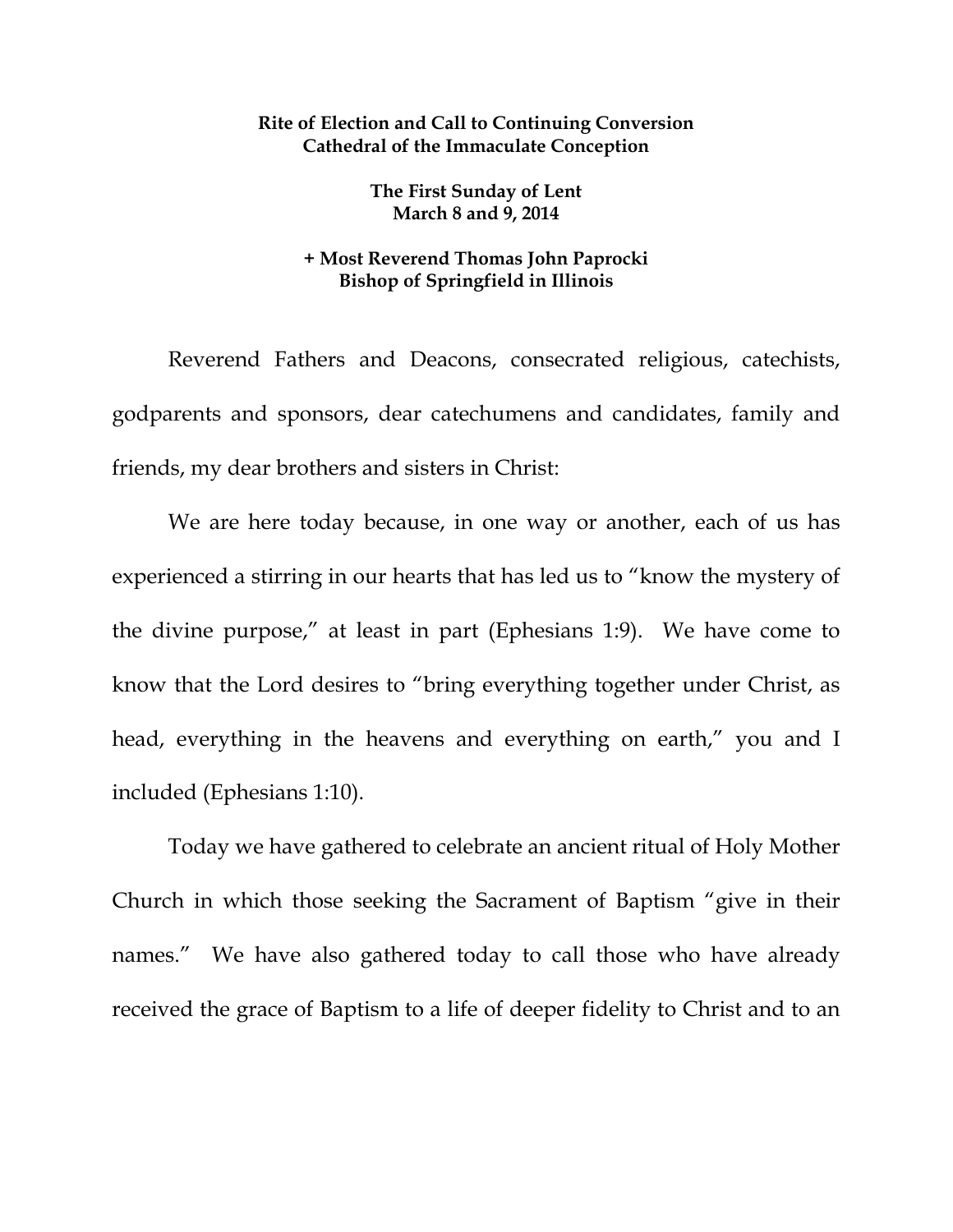ongoing conversion to prepare to be received into the full communion of the Church which the Lord established on the rock of Peter.

 I turn first to you, my dear catechumens, to you who seek baptism. To understand the meaning of this ancient rite, it is helpful to quote from the written account of a woman in the fourth-century who left her home in what is known today as southern France or northern Spain – on pilgrimage to the Holy Land. Writing home to her community, she describes this ancient rite as it was then celebrated in Jerusalem. She says:

Then the candidates are brought in one by one, the men with their "fathers," the women with their "mothers." Then the bishop one by one asks their neighbors: "Is he a good-living man? Does he respect his parents? Is he a drunkard or untrustworthy?" He asks them like this about every vice, at least the more serious ones. If the bishop finds that the candidate is free from all these faults about which he has questioned the witnesses, he writes down the candidate's name with his own hand.<sup>1</sup>

Today, you will give your names to me in petition to receive the Easter Sacraments of Baptism, Confirmation, and the Eucharist. Your "fathers" and "mothers," that is, your godparents, have already sent me written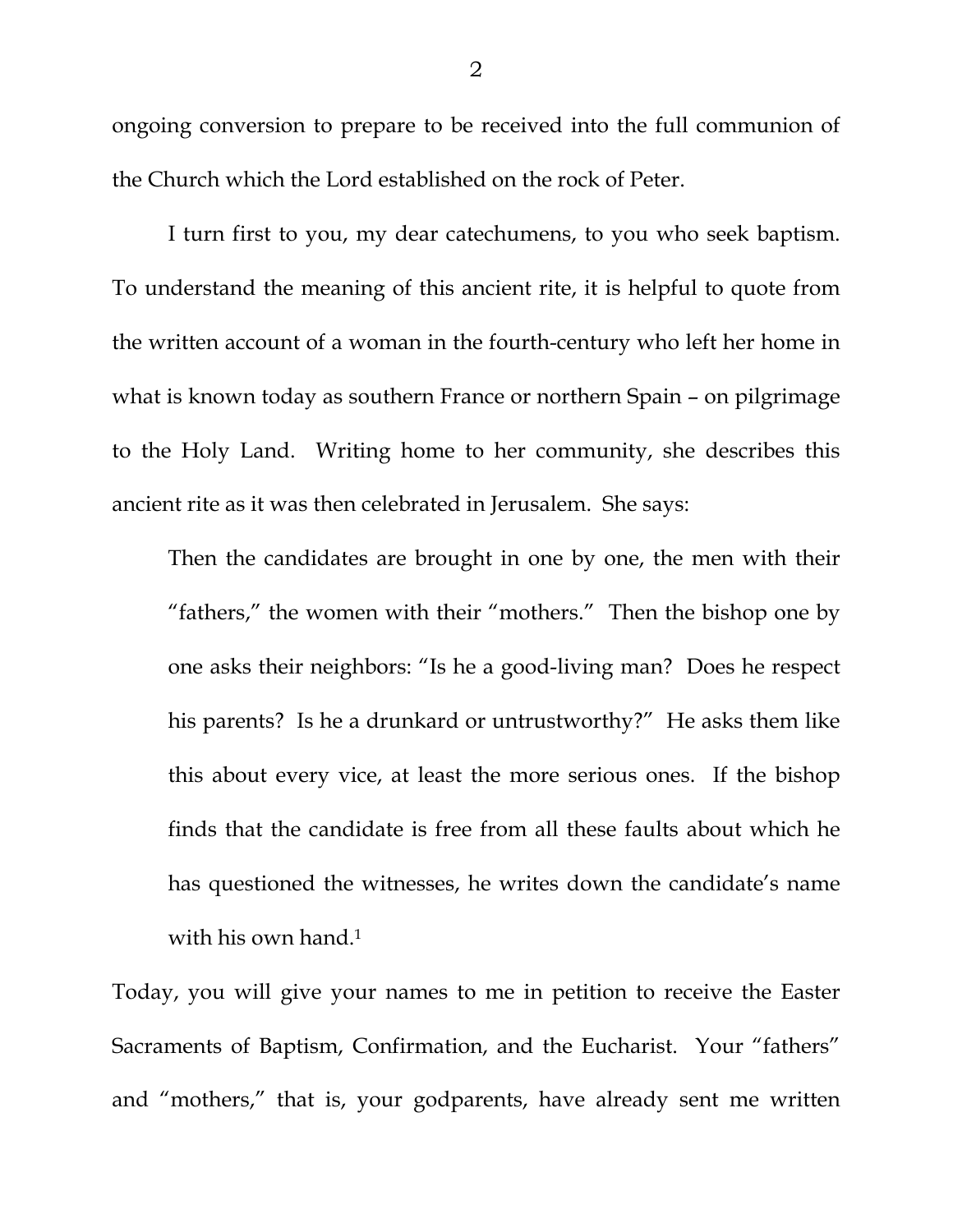testimony about the conduct of your lives and in a few moments they - and those responsible for your formation - will testify publicly before the Church to your readiness to be incorporated into the life of Christ Jesus.

By signing my name to yours, I will ratify that God has indeed chosen you "in Christ before the world was made to be holy and faultless before God in love" (Ephesians 1:4). Once I have signed my name, you will no longer be called catechumens but the Elect, those who have been elected to the Easter Sacraments after a final period of enlightenment and purification consisting particularly in the three great scrutinies and their accompanying exorcisms.

The Lord himself has called you to this moment and at the great Vigil of Easter will graft you onto his vine. For your part, you must strive each day of your lives to keep his commandments so as to remain in his love. By remaining in his love, the joy that begins to well up in you today will be brought to completion on the day of our Lord Jesus Christ.

To you, dear candidates for the completion of your Christian initiation, I now turn. You have already been washed in the waters of Baptism and now you seek to be brought into the full communion of the Church. Having already been grafted into Christ, you seek now to remain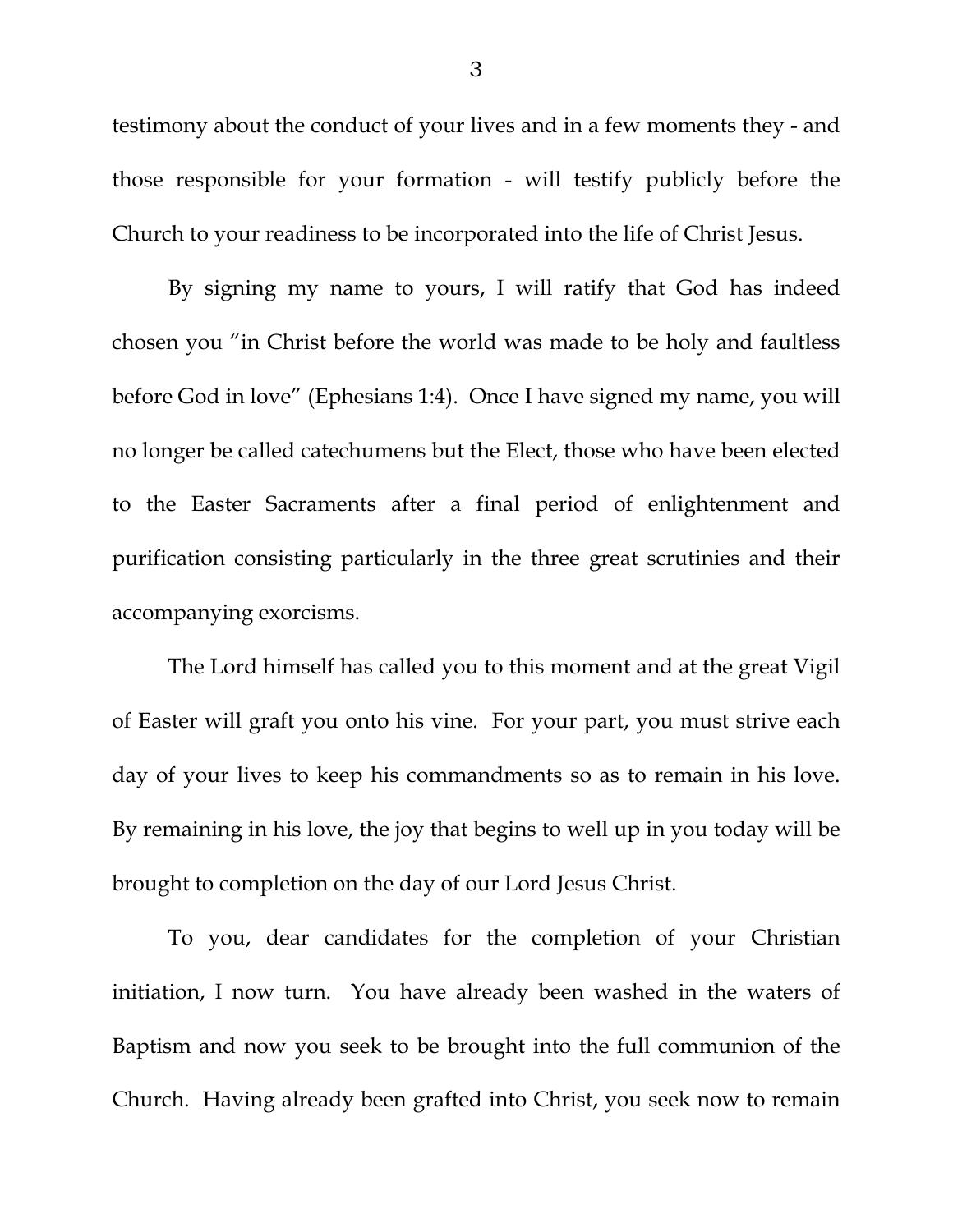in his love in a deeper way that your lives may bear great fruit for the Lord and that your joy, too, may be complete.

The whole Church rejoices at your presence here today, dear catechumens and candidates. There are many who would like us to believe that the Church is diminishing, that faith in the western world is weakening, that Christianity will soon have vanished. Your presence among us and your desire to enter into the full communion of the Church demonstrates quite the opposite. Through you, we see in a clear fashion that activity of the Holy Spirit present in the world, stirring the hearts of men, women, and children to turn to the One who has not only given them life but who also gave his life for them.

In these coming forty days of Lent, the faithful will accompany you in the works of increased prayer, fasting, and alms-giving that complete faith (c.f. James 2:22). Your desire for a deeper conformity of your life to the teachings of the Lord spurs each of us to the same desire. May we all enter deeply into the Passion of our Lord so as to celebrate with abundant joy the great glory of His Resurrection and of your full reception into the Church.